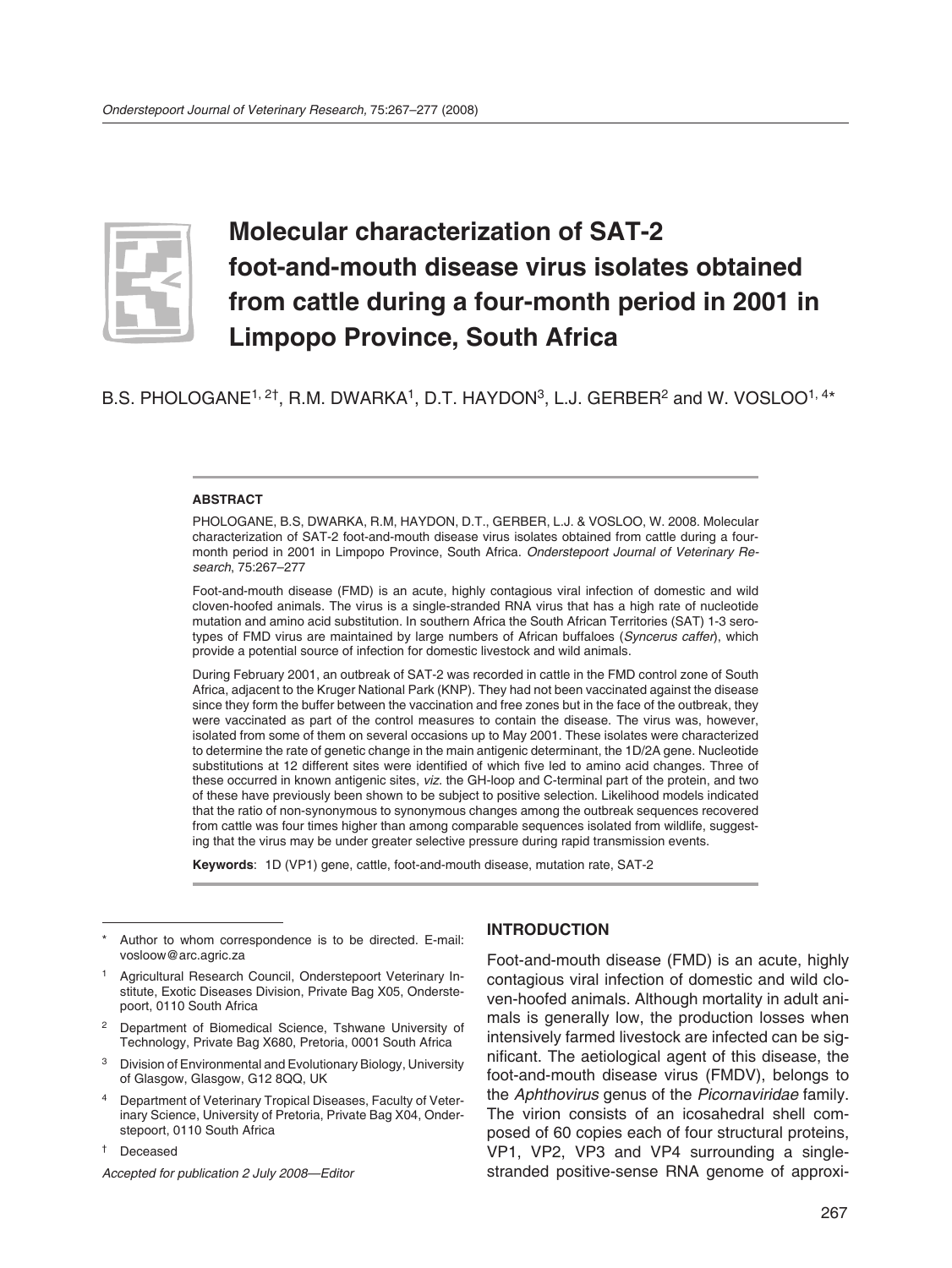mately 8 500 nucleotides. Seven immunologically distinct serotypes (A, O, C, SAT-1, SAT-2, SAT-3 and Asia 1) have been identified, of which the South African Territories (SAT) types 1–3, are endemic in sub-Saharan Africa (Brooksby 1982). Historically, the SAT-2 serotype has been responsible for almost half of FMD outbreaks in domestic animals in southern Africa (Thomson & Bastos 2004).

Eradication of the disease in sub-Saharan Africa is not possible owing to the presence of large numbers of free-living African buffaloes (*Syncerus caffer*), which are efficient maintenance hosts for the SAT types of FMDV and provide a potential source of infection for domestic livestock and wild animals (Thomson & Bastos 2004; Vosloo & Thomson 2004). These viruses can persist in an individual buffalo and in an isolated herd for at least 5 and 24 years, respectively (Condy, Hedger, Hamblin & Barnett 1985).

The use of fencing to separate buffaloes and livestock as well as vaccination of cattle with viruses that are antigenically closely related to those carried by nearby buffalo form an integral part of FMD control in southern African countries (Hunter 1998; Brückner, Vosloo, Du Plessis, Kloeck, Connoway, Ekron, Weaver, Dickason, Schreuder, Marais & Mogajane 2002). Despite these control measures, outbreaks of FMD do occur if some of the control measures are compromised, one of which, the SAT-2 outbreak reported here, occurred in 2001 on farms in the Limpopo Province adjacent to the Kruger National Park (KNP), home to free-ranging, infected African buffaloes.

The disease remains a major economic concern for the livestock industry in many developing countries and a continued threat to countries that are disease free due to its potential negative impact on trade in agricultural products. Thus, rapid identification of the serotypes of FMDV that are responsible for an outbreak is essential for selection of an appropriate emergency vaccine and to trace the origin and spread of an outbreak (Callens & De Clercq 1997). Genetic characterization of outbreak strains is also important to determine if variants exist in the field, especially for the SAT types in which it has been shown that more significant genetic variation occurs compared to other serotypes (Bastos, Haydon, Forsberg, Knowles, Anderson, Bengis, Nel & Thomson 2001; Bastos, Anderson, Bengis, Keet, Winterbach & Thomson 2003a; Bastos, Haydon, Sangare, Boshoff, Edrich & Thomson 2003b; Sahle, Dwarka, Venter & Vosloo 2007; Sahle, Dwarka, Venter & Vosloo 2007a, b).

Foot-and-mouth disease viral RNA consists of a single open reading frame flanked by two non-coding regions both predicted to exhibit complex secondary structures (Mason, Grubman & Baxt 2003). Because RNA viruses lack proof-reading capacity, their genomes undergo high mutation rates, shown to be between  $10^{-5}$  and  $10^{-4}$  base mis-incorporations per nucleotide site per genome replication (Holland, Spindler, Horodyski, Grabeu, Nichol & Vande Pol 1982; Drake 1993; Drake & Holland 1999). This, together with a very short generation time, can result in as much as 0.5–1.5 % of the genome changing each year (Haydon, Samuel & Knowles 2001b). The analysis of RNA sequences from field isolates indicated that fixation of mutations occurs along the entire FMDV genome, but mutations are preferentially accumulated in structural regions, which are the targets of selective pressures (Martin, Nunez, Sobrino & Dopazo 1998; Fares, Moya, Escarmis, Baranowski, Domingo & Barrio 2001; Haydon, Bastos, Samuel & Knowles 2001a).

The high antigenic diversity of FMDV stems from its extreme genetic heterogeneity (Mateu, Martinez, Rocha, Andreu, Parejo, Giralt, Sobrino & Domingo 1989). Antigenic variants can be selected for in immune or partially immune hosts (Gebauer, De la Torre, Gomes, Maten, Barahona, Tiraboshi, Bergman, De Mello & Domingo 1988), although Diez, Mateu & Domingo (1989) reported that antigenic variants may accumulate over time even in the absence of antibody selection. Studies have shown that cattle and buffalo carriers (subclinically infected animals) may be a significant source of genetic variation (Salt, Samuel & Kitching 1996; Vosloo, Bastos, Kirkbride, Esterhuysen, Janse van Rensburg, Bengis, Keet & Thomson 1996; Vosloo, De Klerk, Boshoff, Botha, Dwarka, Keet & Haydon 2007). In particular, capsid protein VP1, encoded by the 1D gene, greatly contributes to the antigenicity of FMDV (Mateu *et al*. 1989; Mateu, Camarero, Giralt, Andreu & Domingo 1995) due to the existence of an immuno-dominant site, located between beta-strands G and H (the G-H loop) of VP1 which also acts as the cell receptor recognition site (Kitson, McCahon & Belsham 1990). Other sites on the capsid involving VP2 and VP3 also play a role in the antigenic characteristics of the virus (Stave, Card, Morgan & Vakharia 1988; Kitson *et al*. 1990).

During February 2001 an FMD outbreak was detected in cattle in the buffer zone in Limpopo Province, Republic of South Africa affecting various dip tanks in the communal farming district. The outbreak followed severe flooding in the area that damaged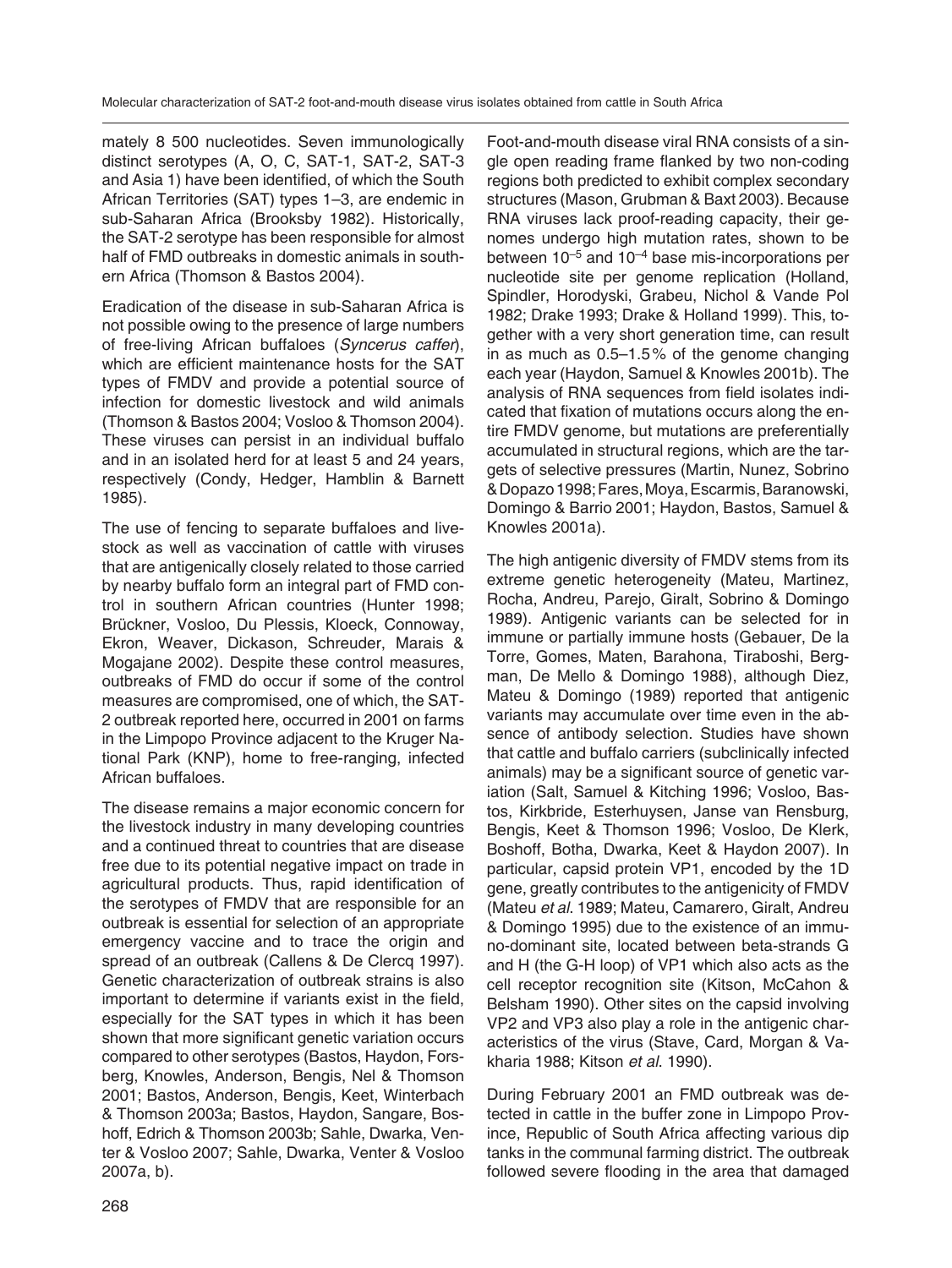the game fence surrounding the KNP and buffaloes were observed on the communal farms. This study concerned the investigation of the genetic variation accumulating in the 1D gene among 11 SAT-2 isolates obtained from a single outbreak over 111 days. Sequencing of the full-length 1D gene of these SAT-2 outbreak strains enabled us to determine the position of substitutions in the main antigenic determinant. In response to the outbreak, immediate widespread vaccination of cattle herds was conducted. In order to examine whether vaccination resulted in a change in selective pressures on the virus the ratio of non-synonymous to synonymous changes among the outbreak sequences were compared with those from closely related strains isolated from wildlife in the adjoining KNP.

# **MATERIALS AND METHODS**

# **Viruses included in this study**

Eleven viruses were isolated from bovine epithelial tissue samples taken from clinically affected animals on various farms involved in the SAT-2 outbreak over 111 days (Table 1). These samples were first propagated on primary pig kidney (PK) cells and, if necessary, passaged on IB-RS-2 (Instituto Biologico Rim Suino) cells. Once positive cultures were obtained, the viruses were stored in glycerol at –70 °C for further characterization. Twelve SAT-2 1D sequences were selected from previous publications for phylogenetic and other analysis. Table 1 summarizes all relevant information regarding the viruses used in this study.

# **RNA extraction, cDNA synthesis and genomic amplification**

Genomic RNA was extracted from cultured viruses by a modified silica/guanidinium thiocyanate nucleic acid extraction method (Boom, Sol, Salimans, Jansen, Wertheim-Van Dillen & Van der Noordaa 1990) and reverse transcribed using AMV-RT (Promega) and the 2A/B junction primer, P1, of Beck & Strohmaier (1987) as described by Bastos (1998).

Genomic amplification of the 1D gene was performed using a forward primer binding within the 1C gene (VP3) termed VP3-AB (5′ CAC TGC TAC CAC TCR GAG TG 3′) (Bastos *et al*. 2003b) and a reverse primer, P1 (5′ GAA GGG CCC AGG GTT GGA CTC 3′) which is complimentary to the highly conserved 2A/B junction site (Beck & Strohmaier 1987), resulting in a product of approximately 880 bp. PCR was performed in a 50 μℓ volume in the

presence of 3 μℓ cDNA, 200 μM dNTPs, 25 pmol of each primer, 1 x Taq buffer (Roche) and 2.5 U of Taq polymerase (Roche). Thermal cycling profile included an initial denaturation step at 96 °C for 1 min, followed by 30 cycles of denaturation at 96 °C for 20 s, annealing at 56 °C for 30 s and extension at 70 °C for 30 s.

# **PCR product purification and nucleotide sequence determination**

The PCR products of 880 bp were excised from the 1.5 % agarose gel and purified using the QIAquick Gel Extraction Kit (Qiagen). Sequencing of the full length 1D gene (648 bp) was performed using the Big Dye® version 3.1 cycle sequencing ready reaction kit and the ABI Prism 310 Genetic Analyser (Applied Biosystems). Two independent cycle sequencing reactions were performed per sample using the sense and anti-sense primers utilized in the PCR.

# **Phylogenetic analysis**

Nucleotide sequences were trimmed to correspond to the full length 1D gene (648 bp) and six nucleotides of the 2A gene of all SAT-2 outbreak strains and aligned with published sequences (obtained from Genbank, Table 1) using the DAPSA program (Harley 2001). Phylogenetic trees were constructed using maximum likelihood methods (Swofford 2001) assuming an HKY85 model (Hasegawa, Kishino & Yano 1985) of nucleotide substitution with rate heterogeneity. Support for the phylogenetic groups within the tree was estimated from 1 000 bootstrap re-samples using the neighbour-joining method (Swofford 2001) with the same model of nucleotide substitution.

Statistical parsimony (implemented in the program TCS [Clement, Posada & Crandell 2000]) was utilized to reconstruct the sequence of mutations throughout the course of the outbreak. This parsimony-based algorithm outputs a rooted network indicating likely haplotype transitions. The underlying population genetic algorithm on which the statistical basis of the output is determined is complex and described in detail elsewhere (Templeton, Crandall & Sing 1992) and is particularly suited for application to very closely related sequences.

The ratio of non-synonymous to synonymous substitutions  $(d_n/d_c)$  for the sequences detailed in Table 1 was calculated using the program Codeml (Yang 1997) which approximates the  $d_n/d_s$  ratio over the estimated phylogeny. Different  $d/d_s$  ratios over dif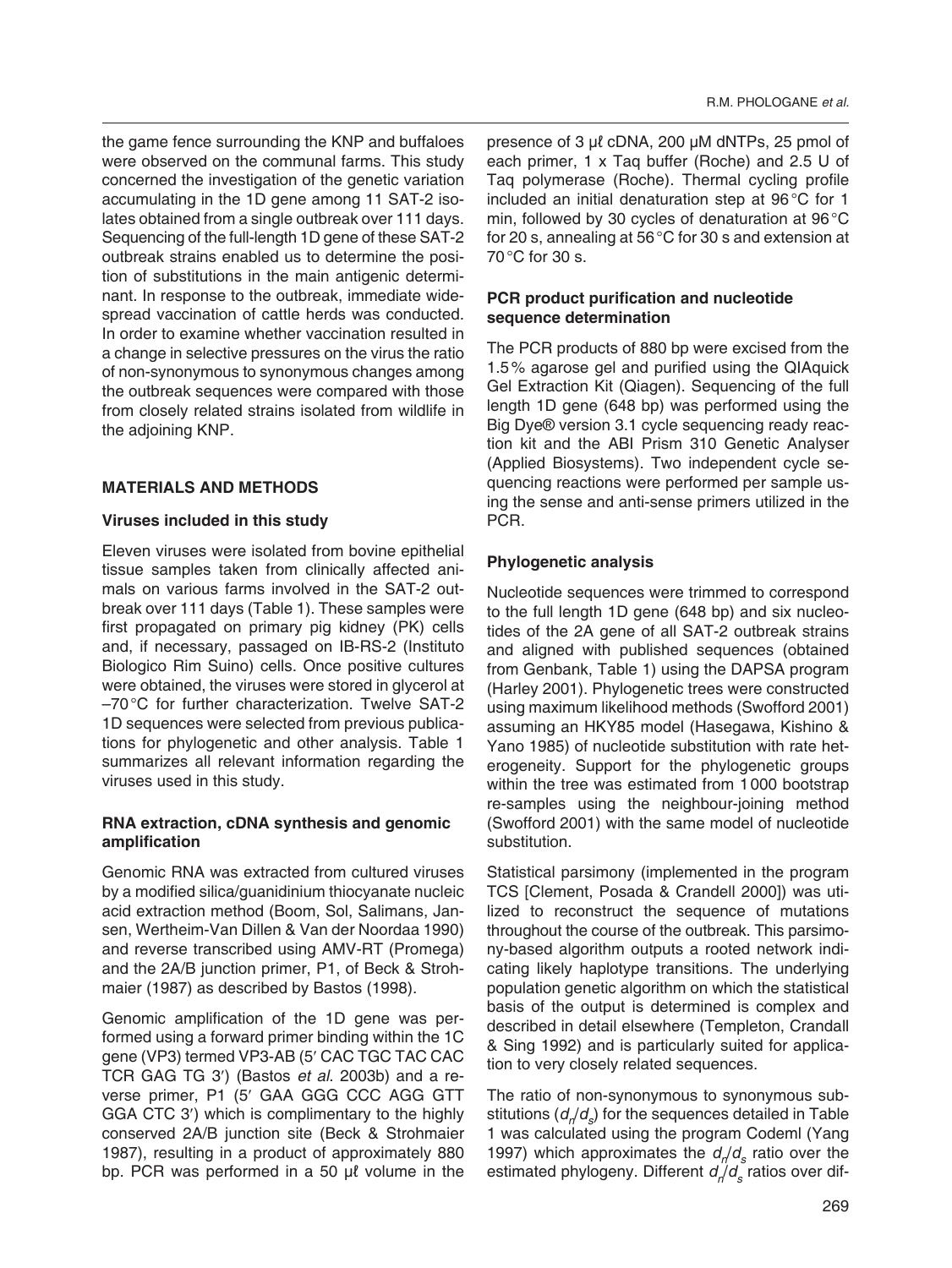Molecular characterization of SAT-2 foot-and-mouth disease virus isolates obtained from cattle in South Africa

| <b>Virus</b><br>designation | Country<br>of origin | Date of<br>sampling | Place of origin        | <b>Grid reference</b> |     | <b>GenBank</b><br>accession<br>no. | <b>Days</b><br>post<br>outbreak |
|-----------------------------|----------------------|---------------------|------------------------|-----------------------|-----|------------------------------------|---------------------------------|
| SAR/1/01 <sup>*</sup>       | <b>RSA</b>           | 01/02/2001          | Orinoco DT, LP         | 31°05' E-24°45' S     | Bov | AY442903                           | 1                               |
| SAR/2/01*                   | <b>RSA</b>           | 01/02/2001          | Orinoco DT, LP         | 31°05' E-24°45' S     | Bov | AY442904                           | 1                               |
| SAR/3/01 <sup>*</sup>       | <b>RSA</b>           | 01/02/2001          | Orinoco DT, LP         | 31°05' E-24°45' S     | Bov | AY442905                           | 1                               |
| SAR/4/01*                   | <b>RSA</b>           | 01/02/2001          | Orinoco DT, LP         | 31°05' E-24°45' S     | Bov | AY442906                           | 1                               |
| SAR/5/01*                   | <b>RSA</b>           | 06/02/2001          | Orinoco DT, LP         | 31°05' E-24°45' S     | Bov | AY442907                           | 6                               |
| SAR/6/01*                   | <b>RSA</b>           | 04/02/2001          | Newington, LP          | 31°18' E-24°48' S     | Bov | AY442908                           | $\overline{4}$                  |
| SAR/7/01 <sup>*</sup>       | <b>RSA</b>           | 05/02/2001          | Dwarsloop, LP          | 31°06' E-24°47' S     | Bov | AY442909                           | 5                               |
| SAR/8/01*                   | <b>RSA</b>           | 05/02/2001          | Dwarsloop, LP          | 31°06' E-24°47' S     | Bov | AY442910                           | 5                               |
| SAR/9/01*                   | <b>RSA</b>           | 05/02/2001          | Dwarsloop, LP          | 31°06' E-24°47' S     | Bov | AY442911                           | 5                               |
| SAR/10/01 <sup>*</sup>      | <b>RSA</b>           | 22/05/2001          | Craigieburn, LP        | 30°58' E-24°40' S     | Bov | AY442912                           | 111                             |
| SAR/11/01 <sup>6</sup>      | <b>RSA</b>           | 22/05/2001          | Craigieburn, LP        | 30°58' E-24°40' S     | Bov | AY442913                           | 111                             |
| KNP/18/95                   | <b>RSA</b>           | 1995                | Mondzweni              | 31°38' E-24°34' S     | Buf | AF367118*                          | -                               |
| KNP/31/95                   | <b>RSA</b>           | 1995                | Mondzweni              | 31°38' E-24°34' S     | Buf | AF367119*                          | $\qquad \qquad -$               |
| KNP/19/89                   | <b>RSA</b>           | 1989                | Ripape                 | 31°37' E-24°44' S     | Buf | AF367110*                          | $\overline{\phantom{0}}$        |
| KNP/183/91                  | <b>RSA</b>           | 1991                | Water Affairs weir     | 31°56' E-25°08' S     | Buf | AF367112*                          | -                               |
| KNP/32/92                   | <b>RSA</b>           | 1992                | Boyela<br>Vlakteplaas  | 31°17' E-22°54' S     | Buf | AF367115*                          | -                               |
| KNP/18/88                   | <b>RSA</b>           | 1988                | Orpen gate             | 31°24' E-24°28' S     | Imp | AF367138*                          | $\overline{\phantom{0}}$        |
| KNP/19/88                   | <b>RSA</b>           | 1988                | Rabelais Dam           | 31°30' E-24°27' S     | Imp | AF367106*                          | -                               |
| KNP/20/88                   | <b>RSA</b>           | 1988                | <b>Timbavati River</b> | 31°28' E-24°26' S     | Imp | AF367107*                          | $\qquad \qquad -$               |
| ZIM/267/98                  | Zim                  | 1998                | Chizarira              | 28°00' E-17°47' S     | Buf | AF367130*                          | -                               |
| ZAM/7/96                    | Zam                  | 1996                | Mulanga                | 25°30' E-17°10' S     | Buf | AF367120*                          | $\overline{\phantom{0}}$        |
| ZAM/10/96                   | Zam                  | 1996                | Mulanga                | 25°30' E-17°10' S     | Buf | AF367121*                          | -                               |
| <b>BOT/18/98</b>            | Bot                  | 1998                | Nxaraga                | 23°15' E-19°40' S     | Buf | AF367123*                          |                                 |

|  | TABLE 1 Summary of SAT-2 serotype isolates included in this study |  |
|--|-------------------------------------------------------------------|--|
|--|-------------------------------------------------------------------|--|

RSA = Republic of South Africa; LP = Limpopo Province; Zim = Zimbabwe; Zam = Zambia; Bot = Botswana; Bov = bovine; Buf = buffalo; Imp = impala; - = not applicable; passage history of viruses (PK = primary pig kidney cells, RS = IBRS-2 cell line): <sup>▲</sup>PK1, RS1; ♦PK1; ◊PK1,RS2

\* Bastos *et al*. 2003b

ferent parts of the tree were estimated. Because the viruses in this study were replicating in vaccinated hosts, the hypothesis that they might be under more intense selective pressure than viruses in the rest of the phylogeny was tested and therefore two  $d/d_s$ ratios were fitted: one to non-outbreak strains, and the other to the monophyletic group constituting the outbreak strains (indicated in Fig. 1). Since the simpler model is nested within the more complex model, a likelihood-ratio rest (LRT) could be used to determine the level of support for the more complex model.

## **RESULTS**

### **Phylogenetic analysis**

The maximum-likelihood tree showed that the 11 outbreak sequences (SAR/1/01 to SAR/11/01) were all closely related to each other and grouped in a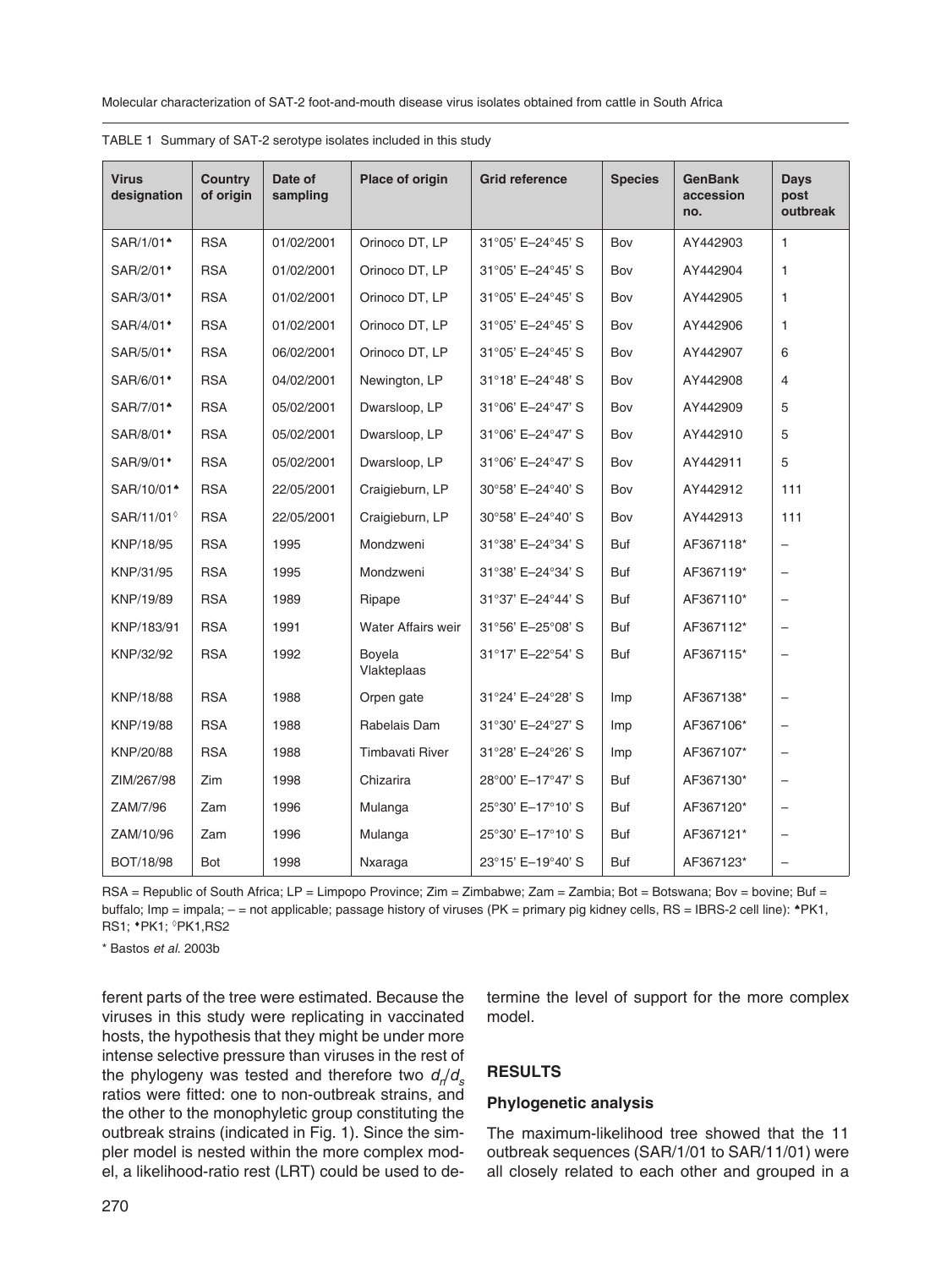## R.M. PHOLOGANE *et al.*



FIG. 1 The maximum likelihood phylogeny of the outbreak sequences and a number of closely related sequences from wildlife obtained in the KNP, Zimbabwe, Botswana and Zambia. Levels of bootstrap support (estimated using the neighbor-joining method) are indicated on the branches. The 'A' indicates the position downstream from which a different  $d_n/d_s$  ratio was fitted to the rest of the tree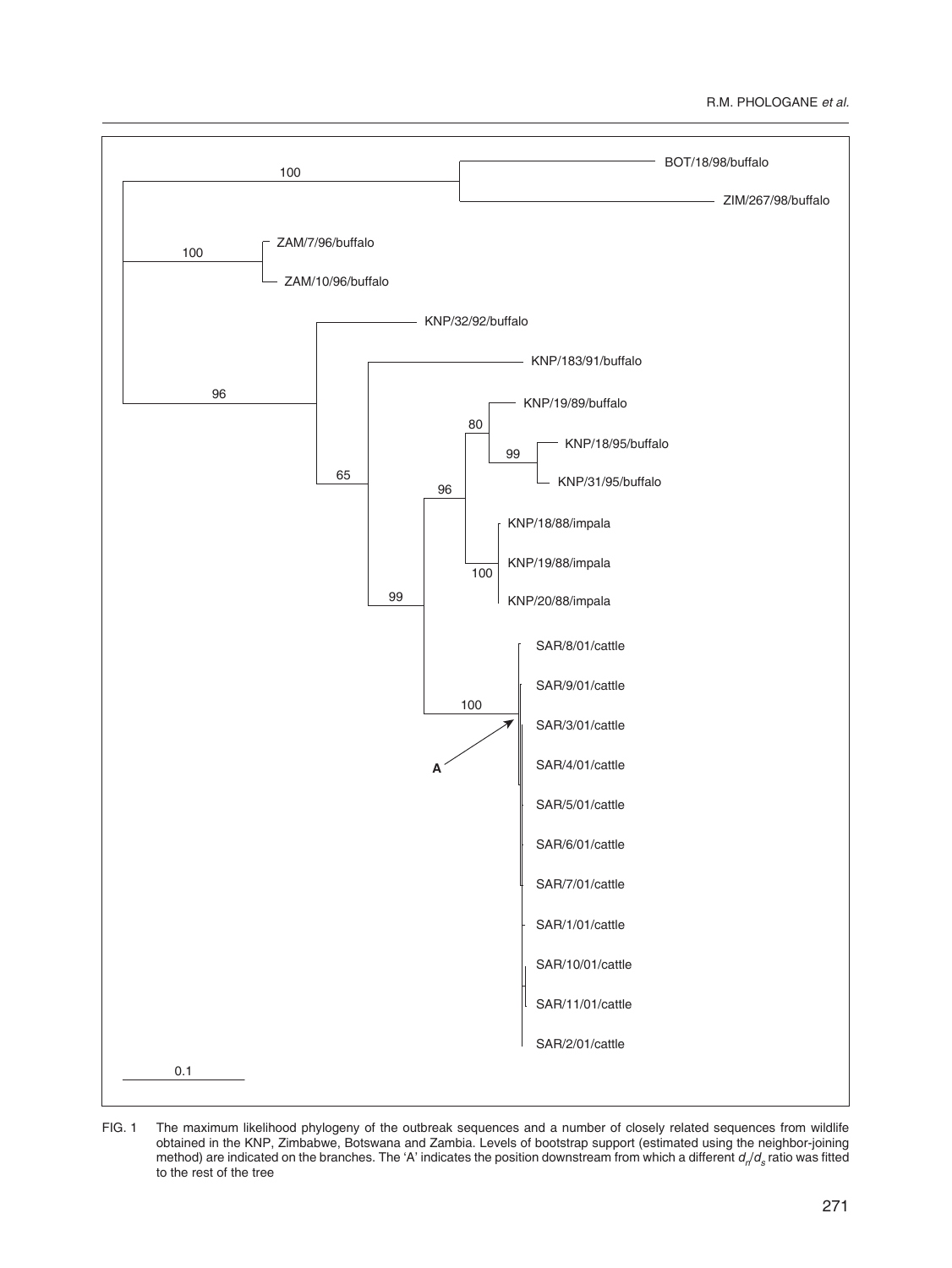single cluster with 100 % bootstrap support (Fig. 1). The outbreak isolates grouped with viruses previously obtained from the KNP during an outbreak in impalas in 1988 (KNP/18-20/88) and isolates obtained from buffaloes in the park between 1989 and 1995 (KNP/19/89, KNP/18/95 and KNP/31/95) (12– 13 % nucleotide differences). This cluster was supported by 99 % bootstrap. The buffalo isolates from Zambia, Zimbabwe and Botswana grouped according to topotype patterns previously observed for SAT-2 (Fig. 1; Bastos *et al*. 2003b). The estimated transition:transversion ratio for this set of sequences was 2.51:1, and the shape parameter for the Y-distribution governing rate heterogeneity was estimated to be 0.27.

### **Mutation analysis**

The coding region included in the analysis contained 648 nucleotides from the 1D/2A gene, translated into 216 amino acid residues (214 aa 1D and 2 aa of 2A, Fig. 2). Three of the initial isolates (SAR/2- 4/01) had 100 % identical nucleotide sequences and were assumed to represent the ancestral state. On the same day and the same farm, Orinoco, SAR/1/01 was isolated that differed by 0.309 % from the other isolates. On Day 4, SAR/6/01, isolated on the farm Newington, differed by 0.154 %, while the three Dwarsloop isolates (SAR/7-9/01) obtained at Day 5 differed by 0.154 %, 0.463 % and 0.309 %, respectively, from the original viruses. SAR/5/01 was iso-

|           | 10                   | 20  | 30  | 40                        | 50                                                                                      | 60                             | 70                     | 80  |
|-----------|----------------------|-----|-----|---------------------------|-----------------------------------------------------------------------------------------|--------------------------------|------------------------|-----|
| SAR/2/01  |                      |     |     |                           | TTSAGEGADV VTTDPSTHGG OVKEKRRMHT DVAFVLDRFT HVHTNKTTFN VDLMDTNSKT LVGALLRAST YYFCDLEIAC |                                |                        |     |
| SAR/1/01  |                      |     |     |                           |                                                                                         |                                | .                      |     |
| SAR/3/01  |                      |     |     |                           | <u>.</u>                                                                                | .                              |                        |     |
| SAR/4/01  |                      |     |     | .                         |                                                                                         |                                | <u>.</u>               |     |
| SAR/5/01  |                      |     |     |                           |                                                                                         |                                |                        |     |
| SAR/6/01  |                      |     |     |                           |                                                                                         |                                |                        |     |
| SAR/7/01  |                      |     |     |                           |                                                                                         | and the state of the state     |                        |     |
| SAR/8/01  |                      |     |     |                           |                                                                                         |                                |                        |     |
| SAR/9/01  |                      |     |     |                           |                                                                                         |                                |                        |     |
| SAR/10/01 |                      |     |     |                           |                                                                                         |                                |                        |     |
| SAR/11/01 |                      |     |     |                           |                                                                                         |                                |                        |     |
|           |                      |     |     |                           |                                                                                         |                                |                        |     |
|           |                      |     |     |                           |                                                                                         |                                |                        |     |
|           | 90                   | 100 | 110 | 120                       | 130                                                                                     | 140                            | 150                    | 160 |
| SAR/2/01  |                      |     |     |                           | VGEHKRVYWO PNGAPRTTOL GDNPMVFSNK GVTRFAVPYT APHRLLSTVY NGECKYTASV TAIRGDRAVL AAKYTNTKHT |                                |                        |     |
| SAR/1/01  | a a shekarar ta 1970 |     |     |                           |                                                                                         |                                |                        |     |
| SAR/3/01  |                      |     |     |                           |                                                                                         |                                |                        |     |
| SAR/4/01  |                      |     |     |                           |                                                                                         |                                | and the company of the |     |
| SAR/5/01  |                      |     |     |                           |                                                                                         |                                |                        |     |
| SAR/6/01  |                      |     |     |                           |                                                                                         |                                |                        |     |
| SAR/7/01  |                      |     |     |                           |                                                                                         |                                |                        |     |
| SAR/8/01  |                      |     |     |                           |                                                                                         |                                |                        |     |
| SAR/9/01  |                      |     |     |                           |                                                                                         | and a straightful and straight |                        |     |
| SAR/10/01 |                      |     |     |                           |                                                                                         |                                |                        |     |
| SAR/11/01 | . . K                |     |     |                           |                                                                                         |                                |                        |     |
|           |                      |     |     |                           |                                                                                         |                                |                        |     |
|           |                      |     |     |                           |                                                                                         | 2A                             |                        |     |
|           |                      |     |     |                           |                                                                                         |                                |                        |     |
| SAR/2/01  | 170                  | 180 | 190 | 200                       | 210                                                                                     | 215                            |                        |     |
| SAR/1/01  |                      |     |     |                           | LPSTFNFGHV TADASVDVYY RMKRAELYCP RPLLPAYDHA NRDRFDAPIG VEKO LC                          |                                |                        |     |
| SAR/3/01  |                      |     |     |                           |                                                                                         |                                |                        |     |
| SAR/4/01  |                      |     |     |                           |                                                                                         |                                |                        |     |
| SAR/5/01  |                      |     |     |                           |                                                                                         |                                |                        |     |
| SAR/6/01  |                      |     |     | and the components of the | <b>S</b>                                                                                |                                |                        |     |
| SAR/7/01  |                      |     |     |                           |                                                                                         |                                |                        |     |
| SAR/8/01  |                      |     |     |                           |                                                                                         |                                |                        |     |
| SAR/9/01  |                      |     |     |                           |                                                                                         |                                |                        |     |
| SAR/10/01 |                      |     |     |                           |                                                                                         |                                |                        |     |
| SAR/11/01 |                      |     |     |                           |                                                                                         |                                |                        |     |
|           |                      |     |     | and a straight and        |                                                                                         |                                |                        |     |

FIG. 2 Sequence alignments of 216 amino acids corresponding to the 1D/2A gene of the 11 SAT-2 outbreak strains obtained during a single outbreak that affected various farms during 2001. Cell attachment site of the viruses (RGD), in the G-H loop is highlighted and underlined. ' .' indicates amino acids identical to SAR/2/01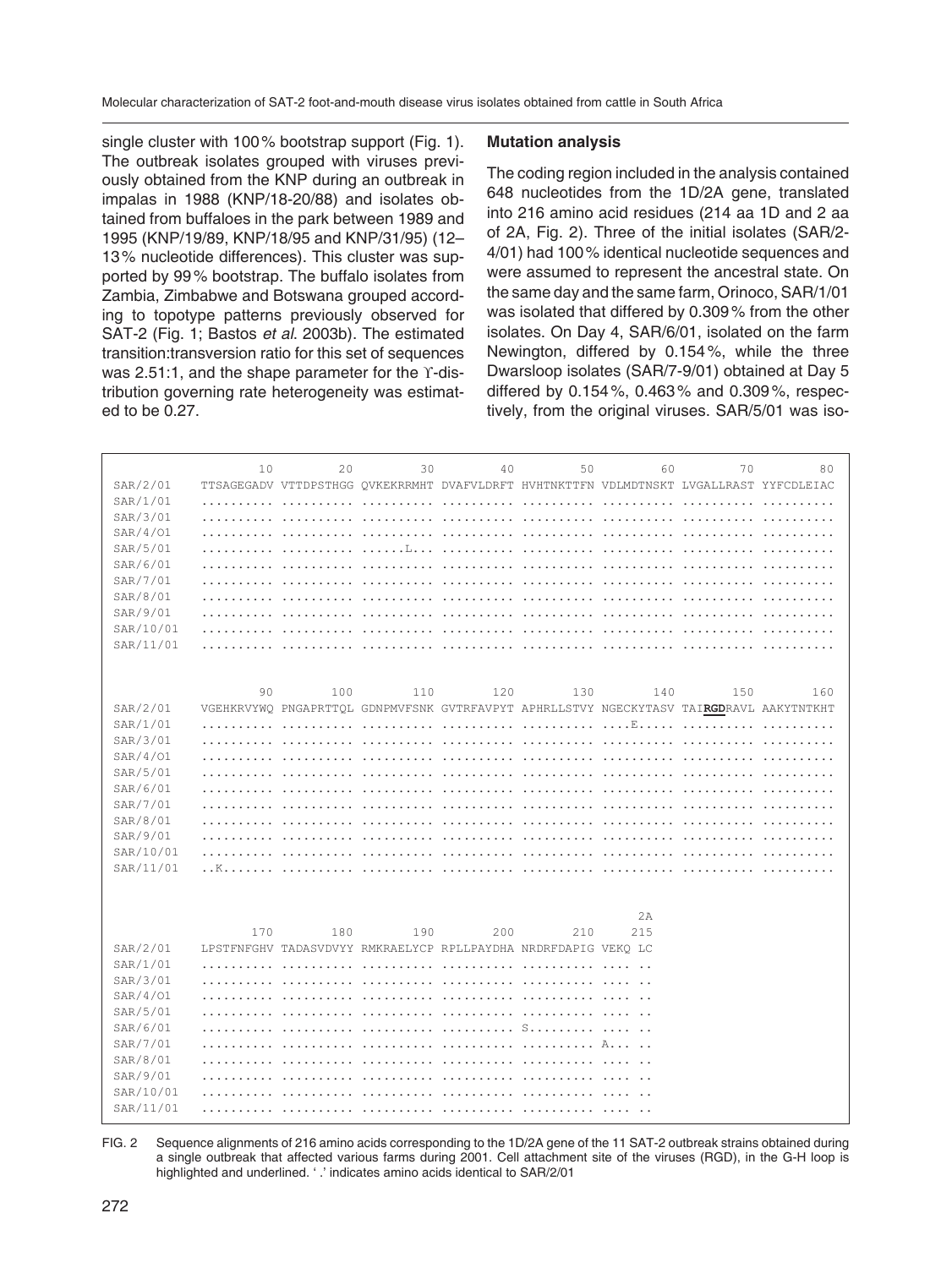lated at Day 6 from Orinoco and similarly differed by 0.154 %. On Day 111 two isolates were obtained from Craigieburn and differed by 0.309% and 0.463 % from the ancestral state.

The TCS analysis of the nucleotide sequences (Fig. 3) indicated that this divergence probably accumulated as a result of 12 independent mutations (11 in VP1 and 1 in the 2A gene). Five of these mutations resulted in non-synonymous amino acid changes: position 27: G-T, Arginine to Leucine (SAR/5/01); 83: G-A, Glutamic acid to Lysine (SAR/11/01); 135: A-G, Lysine to Glutamic acid (SAR/1/01); 201: A-G, Asparagine to Serine (SAR/6/01); and 211: T-C, Valine to Alanine (SAR/7/01). The latter three of these changes arose in known antigenic sites, the G-H loop (135) and the C-terminus region (201 to 211) (Kitson *et al*. 1990). Al these amino acid substitutions were due to nucleotide differences in the

second position of the codon, except the change on amino acid position 135, which occurred in the fist position of the codon. None of the changes became fixed in isolates over time.

The TCS analysis (Fig. 3) shows that one variant (SAR/1/01) was present within the first 3 days of the outbreak together with a theoretical genotype not sampled. This latter variant was not isolated again and may have been a dead-end for this particular virus. The ancestral virus seemed to have spread to other farms. Between Days 4–110 five more variants were sampled of which three (SAR/5-7/01) resulted from three separate direct changes from the ancestral state, and two viruses (SAR/8-9/01) represented viruses arising from genotypes that were not sampled (Fig. 3). At Day 111 two viruses were isolated, one resulted from an absent genotype (SAR/10/01), while the last isolate (SAR/11/01) was



FIG. 3 The rooted cladogram supported by statistical parsimony in the program TCS. The square indicates the identified root of the genealogy. Small circles indicate genotypes that were not sampled. Nucleotide substitutions are labelled on the arrows (those in bold are non-synonymous). Where a genotype is removed from its putative ancestor by more than one mutational change, the order of these changes is unknown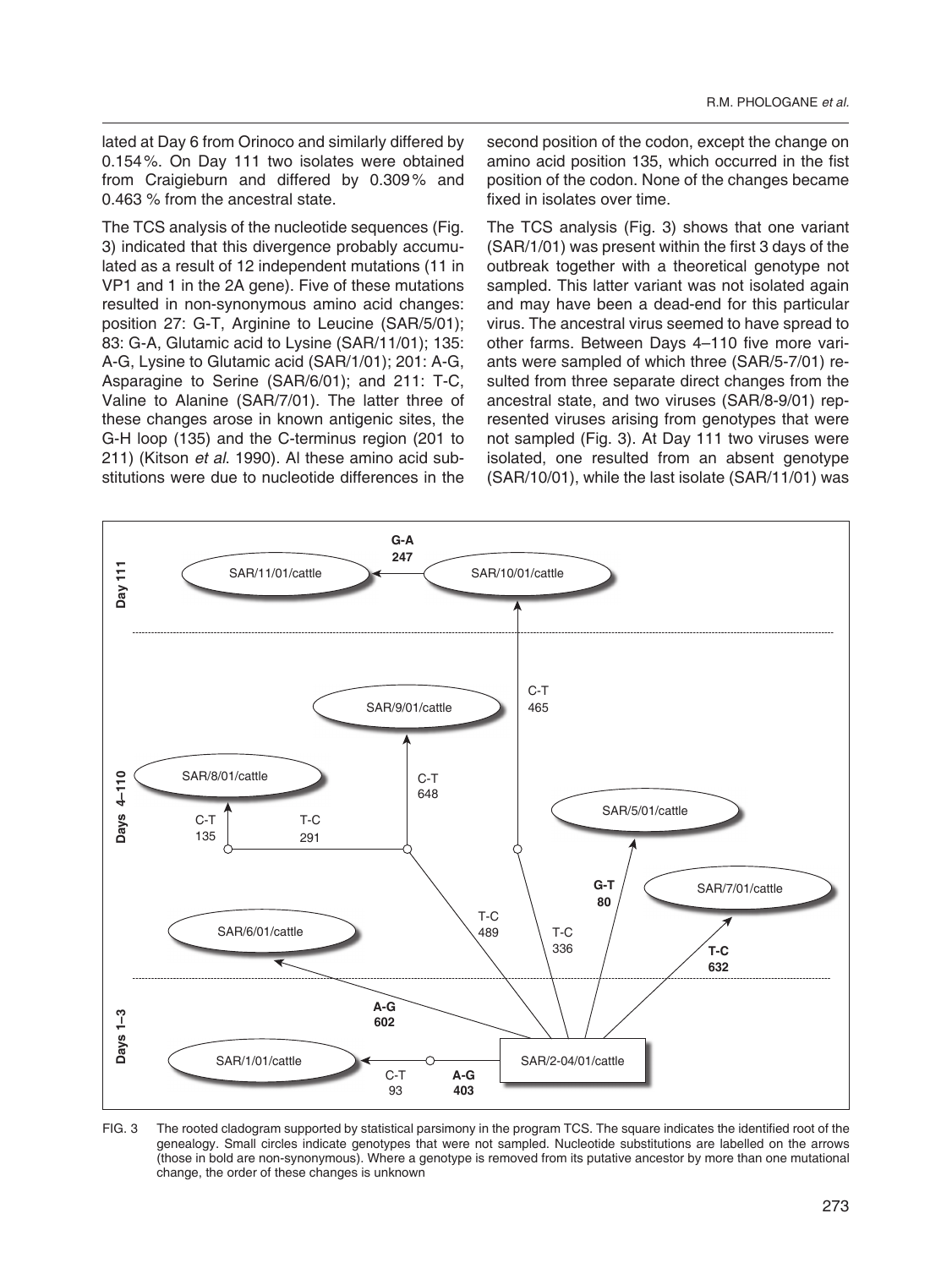related to SAR/10/01 and originated from a single difference between the two isolates.

The overall average  $d/d<sub>s</sub>$  ratio calculated in Codeml over the phylogeny shown in Fig. 1 was 0.070, indicating strong purifying selection. When two  $d/d<sub>s</sub>$ ratios were fitted, one over the outbreak clade, and another for the rest of the tree, the  $d/d<sub>s</sub>$  ratio for the main tree declined to 0.066, but increased to 0.264 in the outbreak clade. The LRT indicated that this more complex model was a significant improvement over the simpler model ( $\chi^2$  = 4.1, *P* < 0.05) and suggested that the four-fold increase in the  $d_n/d_s$  ratio in the outbreak clade should be regarded as significant.

# **DISCUSSION**

In the case of an FMD outbreak, rapid identification of the serotypes of FMDV that are responsible for the outbreak is essential for selection of an appropriate emergency vaccine and helps to trace the origin and spread of the outbreak (Callens & De Clercq 1997; Vosloo, Bastos & Boshoff 2006) as well as wildlife movements (Vosloo, Bastos, Michel & Thomson 2001). South Africa experienced an outbreak caused by the Pan-Asian serotype O in 2000 (Sangare, Bastos, Marquardt, Venter, Vosloo & Thomson 2001) that was introduced by the illegal use of swill as pig feed (Brückner *et al*. 2002). This serotype does not occur in the buffalo populations in southern Africa and is therefore exotic to the region and had to be eradicated with urgency. The outbreak was finally controlled by stamping out, vaccination using an imported vaccine of known efficacy to the outbreak strain and strict quarantine measures, resulting in severe financial losses to both commercial and small scale farmers in the area. Implementation of control measures depends on accurate genetic characterization of the virus strain responsible for an outbreak.

Phylogenetic analysis of the SAT-2 outbreak in 2001 revealed that all 11 virus samples collected from the infected premises clustered in one strongly supported clade, which was related to viruses isolated from buffaloes and impalas living in adjacent wildlife reserves, strongly suggesting that wildlife was the origin of the outbreak (Fig. 1). This clade has previously been shown to belong to a topotype that covers the geographical regions of north eastern South Africa (KNP), south eastern Zimbabwe and Mozambique (Bastos *et al*. 2003b). The same geographic areas form a topotype for SAT-1 (Bastos *et al*. 2001) and SAT-3 (Bastos *et al*. 2003b), respectively. The isolates from Zambia (ZAM/7/96 and ZAM/10/96) clustered together as did viruses from Botswana (BOT/18/98) and Zimbabwe (ZIM/267/98), in accordance with their previous description into two separate topotypes, albeit with overlapping distribution ranges (Bastos *et al*. 2003b). The KNP/ south Zimbabwe/Mozambique topotype differs significantly from other topotypes in the region and the clustering profile of the outbreak isolates within this southern topotype, together with the outbreak's proximity to the KNP, is a strong indication that the virus originated in the KNP. This hypothesis is supported by the observation that fencing, constructed to prevent the co-migration of wildlife and cattle in the areas adjacent to the national park, was washed away, and had not been repaired at the time of the outbreak and that buffaloes were observed in the farming areas.

The outbreak occurred in the buffer zone without vaccination and animals were therefore fully susceptible to FMD infection. Although the first cases were found on 1 February 2001, the age of lesions on certain farms suggested that the outbreak had been ongoing for some time prior to that (E. Dyason, personal communication 2001). This could explain why a variant (SAR/1/01) was found on the farm Orinoco at Day 1. After diagnosing the outbreak, cattle were vaccinated during the weeks of 5 February and 5 March 2001 with a trivalent vaccine containing SAT-1, SAT-2 and SAT-3 strains. Therefore, all the isolates acquired between Days 1–6 were most probably from unvaccinated animals and no immune pressure was present. The vaccination cover at Craigieburn was limited since the area is mountainous and it was difficult to find the animals during the vaccination campaigns. It was therefore not surprising when fresh lesions were found at Day 111 (22 May 2001), most probably in unvaccinated animals (information kindly supplied by E. Dyason). Although no samples were characterized between Days 6 and 111, it is clear that the disease had been spreading between farms in the intervening period. The antigenic relationship of the outbreak virus with the vaccine was acceptable with r1-values of 0.4 and 0.35 with the two vaccine strains, respectively (J.J. Esterhuysen, personal communication 2002). It was previously shown that a SAT-1 vaccine with similar r1-values to the outbreak strain protected pigs from needle infection (Cloete, Dungu, Van Staden, Ismail-Cassim & Vosloo 2008). There is therefore no reason to believe that the vaccine was not protective and the outbreak was controlled using vaccination and movement restrictions. The last clinical cases were observed on 30 May 2001.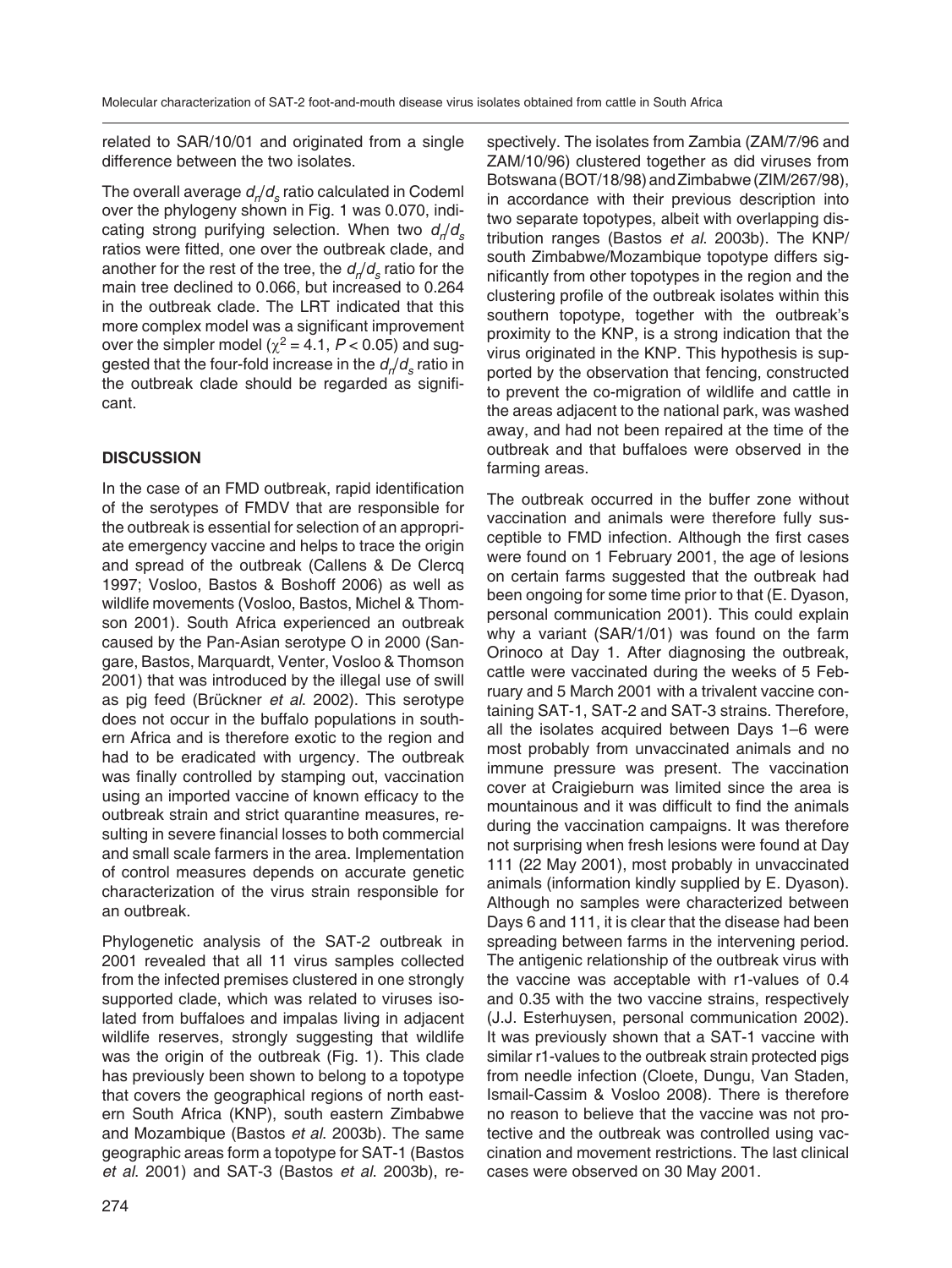The 11 cattle outbreak isolates in this study accumulated 12 independent mutations (or changes at 1.85 % of sequenced sites) (Fig. 3) over 4 months, which is rapid compared to two previous studies of genetic change in buffaloes. Vosloo *et al*. (1996) showed a substitution rate of 1.64 % per year over a similar genetic region for a SAT-2 virus in carrier buffaloes and Vosloo *et al*. (2007) estimated a rate of 1.1 % per year in an outbreak of SAT-1 in buffalo that also led to the establishment of a carrier state. It is not known whether FMDV might evolve faster in cattle than buffaloes, or whether the faster rate of change observed in this study might have arisen as a result of vaccine induced selection pressure. It may also indicate that rates increase during transmission events compared to sequential isolates from carrier animals. The proportion of these substitutions that were non-synonymous is comparable between this study, 5/12, versus 15/25 in Vosloo *et al*. (1996). Interestingly, two of the observed non-synonymous changes (pos 135 in SAR/1/01 and 201 in SAR/6/01) are at sites previously identified to be subject to positive selection (Haydon *et al*. 2001a). When a separate  $d_n: d_s$  ratio is estimated for branches of the phylogeny associated with the recent outbreak in cattle, our analysis revealed it to be significantly higher (by a factor of 4) compared to that arising over the rest of the phylogeny. Such an increase may have occurred as a result of the change of host (from buffalo to cattle), or the presence of vaccine selection, but it may also have arisen as a result of the different time-scales over which viral isolates were collected (111 days versus 13 years).

All the isolates in this study were first propagated on cell culture to obtain sufficient material for amplification and sequencing (Table 1). This could have led to selection of variants that are better adapted to cell culture growth and could have an impact on the results. However, all isolates were subjected to the same regime of being isolated initially on one passage of primary pig kidney cells, while SAR/1/01, SAR/7/01 and SAR/10/01 were also passaged once on IBRS-2 cells and SAR/11/01 was passaged twice on these cells. No nucleotide changes specific to the viruses passaged on IBRS-2 were observed (results not shown) and the passage history should therefore not influence the results of this study. Three of the amino acid changes are in known antigenic regions, SAR/1/01 at position 135 within the GH loop and SAR/6/01 (position 201) and SAR/8/01 (position 211) within the C-terminal region. We have not investigated antigenic differences using these cell passaged viruses to determine whether any of the changes lead to new antigenic variants. It was

previously shown that genetic and antigenic changes could occur after cell passage but that the virus could also be remarkably stable over many cell passages (Domingo, Dávila & Ortín 1980; Gonzalez, Saiz, Laor & Moore 1991; Meyer, Pacciarini, Hilyard, Ferrari, Vakharia, Donini, Brocchi & Molitor 1994).

This study has demonstrated that nucleotide substitutions can arise sufficiently quickly in the 1D gene of FMDV and that genetic data can provide high resolution information on the disease transmission between farms. Information of this sort has high potential value in identifying elusive transmission routes of disease.

## **ACKNOWLEDGEMENTS**

We honour Billy Phologane who sadly passed away before the paper could be published. We want to express our sincere gratitude to Dr Edwin Dyason for providing the field information for this paper and for critically reading the manuscript. Mr Jan Esterhuysen provided the r1-values of the outbreak isolate.

# **REFERENCES**

- BASTOS, A.D.S. 1998. Detection and characterisation of footand-mouth disease virus in sub-Saharan Africa. *Onderstepoort Journal of Veterinary Research,* 65:37–47.
- BASTOS, A.D., ANDERSON, E.C., BENGIS, R.G., KEET, D.F., WINTERBACH, H.K. & THOMSON, G.R. 2003a. Molecular epidemiology of SAT3-type foot-and-mouth disease. *Virus Genes,* 27:283–90.
- BASTOS, A.D., HAYDON, D.T., FORSBERG, R., KNOWLES, N.J., ANDERSON, E.C., BENGIS, R.G., NEL, L.H. & THOM-SON, G.R. 2001. Genetic heterogeneity of SAT-1 type footand-mouth disease viruses in southern Africa. *Archives of Virology,* 146:1537–51.
- BASTOS, A.D., HAYDON, D.T., SANGARE, O., BOSHOFF, C.I., EDRICH, J.L. & THOMSON, G.R. 2003b. The implications of virus diversity within the SAT 2 serotype for control of footand-mouth disease in sub-Saharan Africa. *Journal of General Virology*, 84:1595–606.
- BECK, E. & STROHMAIER, K. 1987. Subtyping of European foot-and-mouth disease virus strains by nucleotide sequence determination. *Journal of Virology*, 61:1621–1629.
- BOOM, R., SOL, C.J., SALIMANS, M.M.M., JANSEN, C.L., WERTHEIM-VAN DILLEN, P.M.E. & VAN DER NOORDAA, J. 1990. Rapid and simple method for purification of nucleic acids. *Journal of Clinical Microbiology*, 28:495–503.
- BROOKSBY, J.B. 1982. Portraits of viruses: foot-and-mouth disease virus*. Intervirology,* 18:1–23.
- BRÜCKNER, G.K., VOSLOO, W., DU PLESSIS, B.J.A., KLOECK, P.E.L.G., CONNOWAY, L., EKRON, M.D., WEAVER, D.B., DICKASON, C.J., SCHREUDER, F.J., MARAIS, T. & MO-GAJANE, M.E. 2002. Foot and mouth disease: the experience in South Africa. *Revue Scientifique et Technique de l`OIE*, 21:751–764.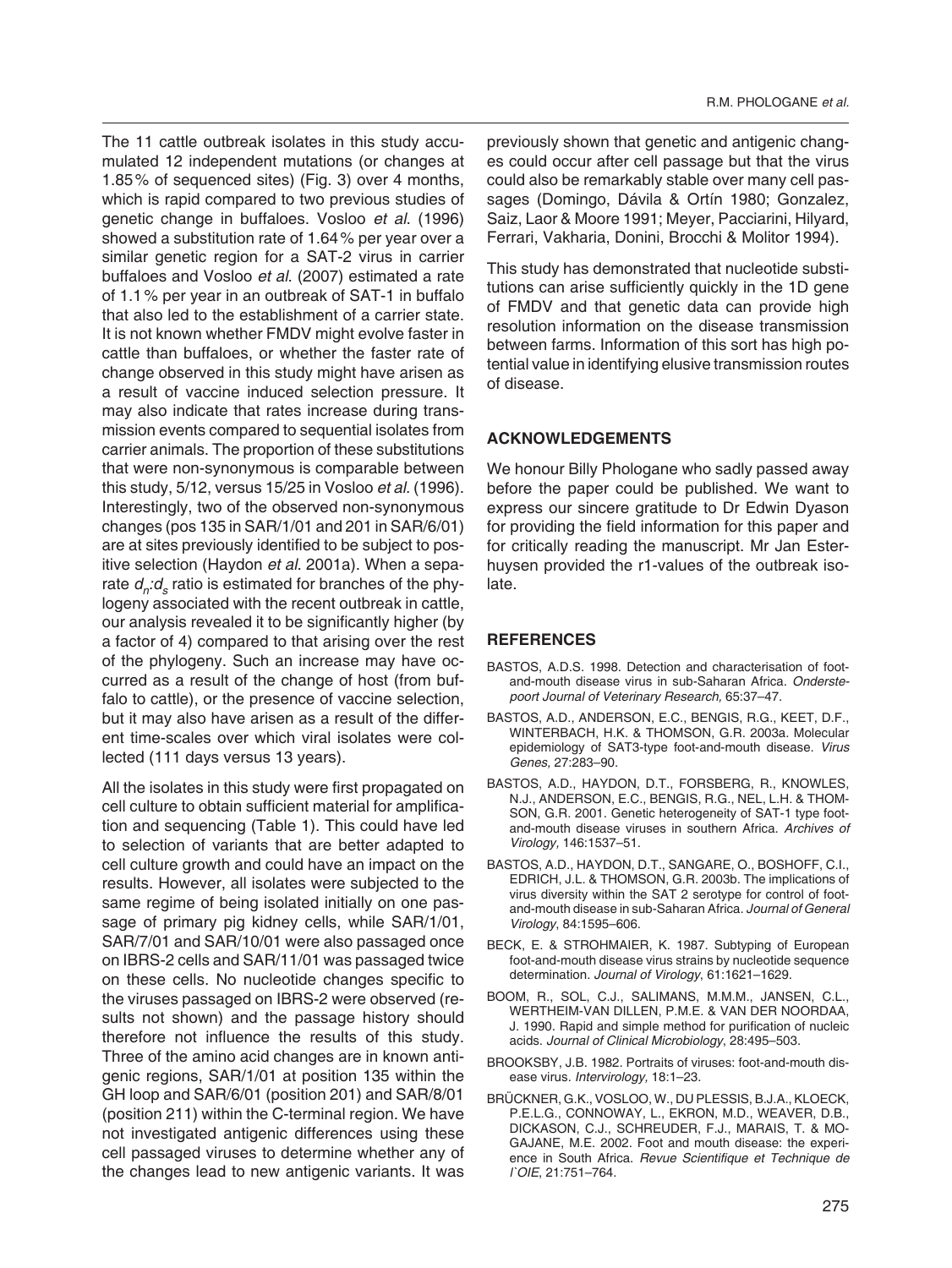- CALLENS, M. & DE CLERCQ, K. 1997. Differentiation of the seven serotypes of foot-and-mouth disease virus by reverse transcriptase polymerase chain reaction. Journal of Virologi*cal Methods,* 67:35–44.
- CLEMENT, M., POSADA, D. & CRANDELL, K.A. 2000. TCS: a computer program to estimate gene genealogies. *Molecular Ecology,* 9:1657–1659.
- CLOETE, M., DUNGU, B., VAN STADEN, L.I., ISMAIL-CASSIM, N. & VOSLOO, W. 2008. Evaluation of different adjuvants for foot-and-mouth disease vaccine containing all the SAT serotypes. *Onderstepoort Journal of Veterinary Research*, 75:17– 31.
- CONDY, J.B., HEDGER, R.S., HAMBLIN, C. & BARNETT, I.T.R. 1985. The duration of the foot-and-mouth disease carrier state in African buffalo (i) in the individual animal and (ii) in a free-living herd. *Comparative Immunology, Microbiology and Infectious Diseases*, 8:259–265.
- DIEZ, J., MATEU, M.G. & DOMINGO, E. 1989. Selection of antigenic variants of foot-and-mouth disease virus in the absence of antibodies, as revealed by an in situ assay. *General Virology*, 70:3281–9.
- DOMINGO, E., DÁVILA, M. & ORTÍN, J. 1980. Nucleotide sequence heterogeneity of the RNA from a natural population of foot-and-mouth disease virus*. Gene,* 11:333–46.
- DRAKE, J.W. 1993. Rates of spontaneous mutations among RNA viruses. *Proceedings of the National Academy of Science,* USA, 90:4171–75.
- DRAKE, J.W. & HOLLAND, J.J. 1999. Mutation rates among RNA viruses. *Proceedings of the National Academy of Science*, USA, 96:13910–13913.
- FARES, M.A., MOYA, A., ESCARMIS, C., BARANOWSKI, E., DOMINGO, E. & BARRIO, E. 2001. Evidence for positive selection in the capsid protein-coding region of the foot-andmouth disease virus (FMDV) subjected to experimental passage regimens. *Molecular Biology and Evolution*, 18:10–21.
- GEBAUER, F., DE LA TORRE, J.C., GOMES, I., MATEN, M.G., BARAHONA, H., TIRABOSHI, B., BERGMAN, I., DE MELLO, P.A. & DOMINGO, E. 1988. Rapid selection of genetic and antigenic variants of foot-and-mouth disease during persistence in cattle. *Virology*, 62:2041–2049.
- GONZALEZ, M.J., SAIZ, J.C., LAOR, O. & MOORE, D.M. 1991. Antigenic stability of foot-and-mouth disease virus variants on serial passage in cell culture. *Journal of Virology*, 65: 3949–3953.
- HARLEY, E.H. 2001. DAPSA. DNA and protein sequence analysis, version 4.91. Department of Chemical Pathology, University of Cape Town, South Africa.
- HASEGAWA, M., KISHINO, H. & YANO, T. 1985. Dating of the human-ape splitting by a molecular clock of mitochondrial DNA. *Journal of Molecular Evolution*, 22:160–174.
- HAYDON, D.T., BASTOS, A., SAMUEL, A. & KNOWLES, N. 2001a. Evidence for positive selection in foot-and-mouthdisease-virus capsid genes from field isolates. *Genetics,* 157:  $7 - 15.$
- HAYDON, D.T., SAMUEL, A.R. & KNOWLES, N.J. 2001b. The generation and persistence of genetic variation in foot-andmouth disease virus. *Preventative Veterinary Medicine,* 51: 111–124.
- HOLLAND, J.J., SPINDLER, K., HORODYSKI, F., GRABEU, E., NICHOL, S. & VANDE POL, S. 1982. Rapid evolution of RNA genomes. *Science*, 215:1577–1585.
- HUNTER, P. 1998. Vaccination as a means of control of foot-andmouth disease in sub-saharan Africa. *Vaccine,* 16:261–264.
- KITSON, J.D., MCCAHON, D. & BELSHAM, G.J. 1990. Sequence analysis of monoclonal antibody resistant mutants of type O foot and mouth disease virus: evidence for the involvement of the three surface exposed capsid proteins in four antigenic sites. *Virology*, 179:26–34.
- MARTIN, M.J., NUNEZ, J.I., SOBRINO, F. & DOPAZO, J. 1998. A procedure for detecting selection in highly variable viral genomes: evidence of positive selection in antigenic regions of capsid protein VP1 of foot-and-mouth disease virus. *Journal of Virological Methods*, 74:215–21.
- MASON, P.W., GRUBMAN, M.J. & BAXT, B. 2003. Molecular basis of pathogenesis of FMDV. *Virus Research*, 91:9–32.
- MATEU, M.G., CAMARERO, J.A., GIRALT, E., ANDREU, D. & DOMINGO, E. 1995. Direct evaluation of the immunodominance of a major antigenic site of foot-and-mouth disease virus in a natural host. *Virology*, 206:298–306.
- MATEU, M.G., MARTINEZ, M.A., ROCHA, E., ANDREU, D., PA-REJO, J., GIRALT, E., SOBRINO, F. & DOMINGO, E. 1989. Implications of a quasispecies genome structure: effect of frequent, naturally occurring amino acid substitutions on the antigenicity of foot-and-mouth disease virus. *Proceedings of the National Academy of Science*, USA, 86:5883–5887.
- MEYER, R.F., PACCIARINI, M., HILYARD, E.J., FERRARI, S., VAKHARIA, V.N., DONINI, G., BROCCHI, E. & MOLITOR, T.W. 1994. Genetic variation of foot-and-mouth disease virus from field outbreaks to laboratory isolation. *Virus Research*, 32:299–312.
- SAHLE, M., DWARKA, R.M., VENTER, E.H & VOSLOO, W. 2007a. Comparison of SAT-1 foot-and-mouth disease virus isolates obtained from East Africa between 1971 and 2000 with viruses from the rest of sub-Saharan Africa. *Archives of Virology*, 152:797–804.
- SAHLE, M., DWARKA, R.M., VENTER, E.H. & VOSLOO, W. 2007b. Study of the genetic heterogeneity of SAT-2 foot-andmouth disease virus in sub-Saharan Africa with specific focus on East Africa. *Onderstepoort Journal of Veterinary Research*, 74:289–299.
- SALT, J.S., SAMUEL, A.R. & KITCHING, R.P. 1996. Antigenic analysis of type O foot-and-mouth disease virus in the persistently infected bovine. *Archives of Virology*, 141:1407– 1421.
- SANGARE, O., BASTOS, A.D.S., MARQUARDT, O., VENTER, E.H., VOSLOO, W. & THOMSON, G.R. 2001. Molecular epidemiology of serotype O foot-and-mouth disease virus with emphasis on West and South Africa. *Virus Genes*, 22:343– 349.
- STAVE, J.W., CARD, J.L., MORGAN, D.O. & VAKHARIA, V.N. 1988. Neutralization sites of type O1 foot-and-mouth disease virus defined by monoclonal antibodies and neutralizationescape virus variants. *Virology*, 162:21–29.
- SWOFFORD, D.L. 2001. PAUP\*. Phylogenetic analysis using parsimony (\*and other methods). Version 4.0b8. Sunderland, Massachusetts: Sinauer Associates.
- TEMPLETON, A.R., CRANDALL, K.A. & SING, C.F. 1992. A cladistic analysis of phenotypic associations with haplotypes inferred from restriction endonuclease mapping and DNA sequence data. III. Cladogram estimation. *Genetics*, 132:619– 633.
- THOMSON, G.R. & BASTOS, A.D.S. 2004. Foot-and-mouth disease, in *Infectious diseases of livestock*, 2<sup>nd</sup> ed., edited by J.A.W. Coetzer & R.C. Tustin. Cape Town: Oxford University Press Southern Africa.
- VOSLOO, W., DE KLERK, L.M., BOSHOFF, C.I., BOTHA, B., DWARKA, R.M., KEET, D. & HAYDON, D.T. 2007. Characterisation of a SAT-1 outbreak of foot-and-mouth disease